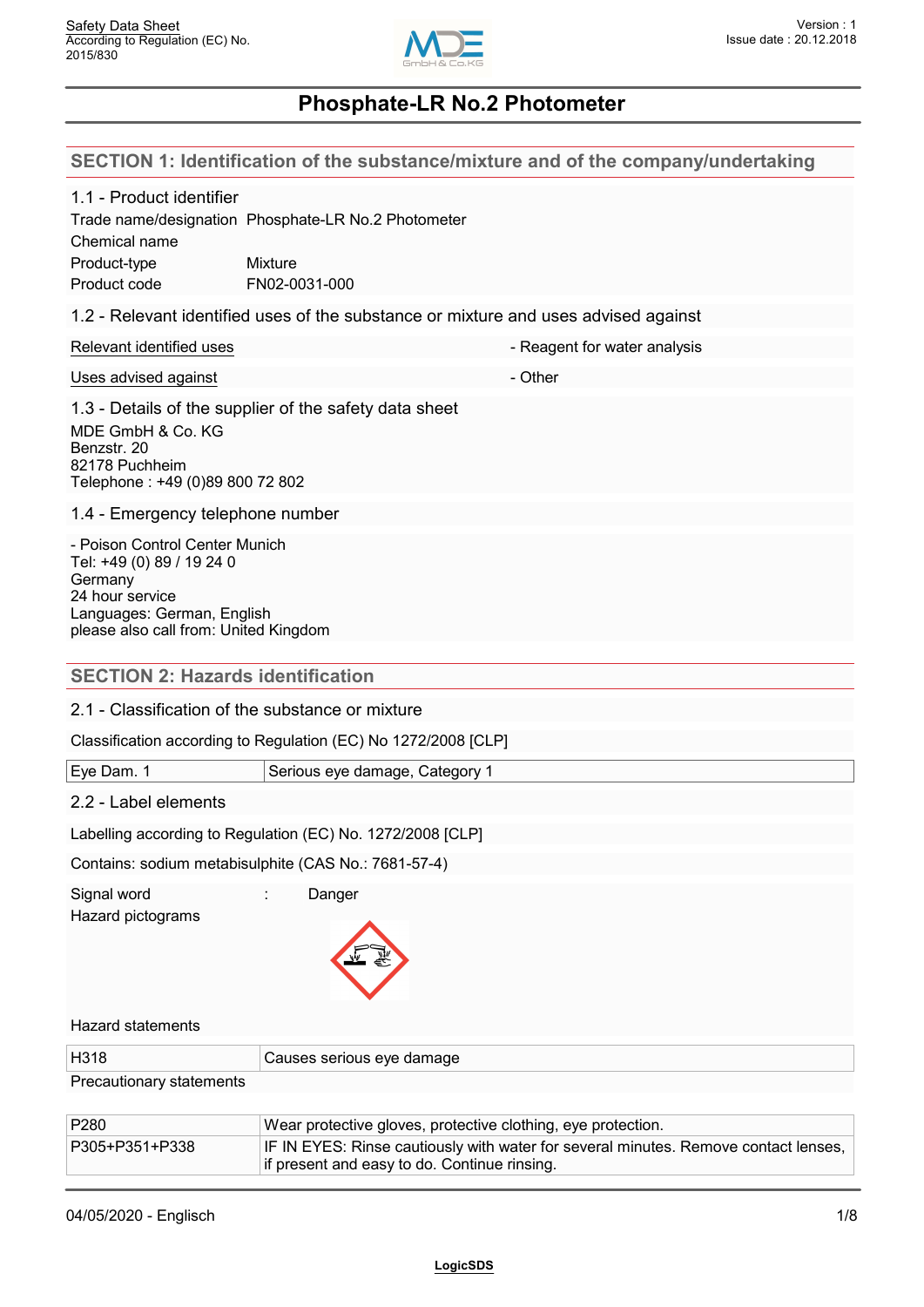

| P310                                                | Immediately call a POISON CENTER, a doctor.                |
|-----------------------------------------------------|------------------------------------------------------------|
| EUH-phrases                                         |                                                            |
|                                                     |                                                            |
| EUH031                                              | Contact with acids liberates toxic gas                     |
| 2.3 - Other hazards                                 |                                                            |
| PBT-substance.                                      | - No information available.                                |
| vPvB-substance.                                     | - No information available.                                |
| Other hazards which do not result in classification | - No information available.                                |
|                                                     |                                                            |
|                                                     | <b>SECTION 3: Composition / information on ingredients</b> |

#### - Not applicable

#### 3.1 - Substances

#### Not applicable

#### 3.2 - Mixtures

| Chemical name         | No                                                                                                                  | %    | Class                                         | Spec. concentrations |
|-----------------------|---------------------------------------------------------------------------------------------------------------------|------|-----------------------------------------------|----------------------|
| sodium metabisulphite | CAS No.: 7681-57-4<br>l Index No. : 016-063-00-2<br>l EC No. : 231-673-0 ∣<br>REACH No. :-<br>01-2119531326-45-XXXX | - 10 | Acute Tox. 4 Oral - H302<br>Eye Dam. 1 - H318 | Not applicable       |

## **SECTION 4: First aid measures**

| 4.1 - Description of first aid measures |
|-----------------------------------------|
|-----------------------------------------|

| Following inhalation                                              | - No special measures are necessary.<br>- Provide fresh air.                                                                                                   |
|-------------------------------------------------------------------|----------------------------------------------------------------------------------------------------------------------------------------------------------------|
| Following skin contact                                            | - Wash immediately with: Water<br>- When in doubt or if symptoms are observed, get medical<br>advice.                                                          |
| After eye contact                                                 | - In case of contact with eyes flush immediately with plenty of<br>flowing water for 10 to 15 minutes holding eyelids apart and<br>consult an ophthalmologist. |
| After ingestion                                                   | - Rinse mouth thoroughly with water.<br>- Do NOT induce vomiting.                                                                                              |
| 4.2 - Most important symptoms and effects, both acute and delayed |                                                                                                                                                                |
| Symptoms and effects - Following inhalation                       | - No information available.                                                                                                                                    |
| Symptoms and effects - Following skin contact                     | - No information available.                                                                                                                                    |
| Symptoms and effects - After eye contact                          | - Serious eye damage/eye irritation                                                                                                                            |

Symptoms and effects - After ingestion - No information available.

4.3 - Indication of any immediate medical attention and special treatment needed

- In case of accident or unwellness, seek medical advice immediately (show directions for use or safety data sheet if possible).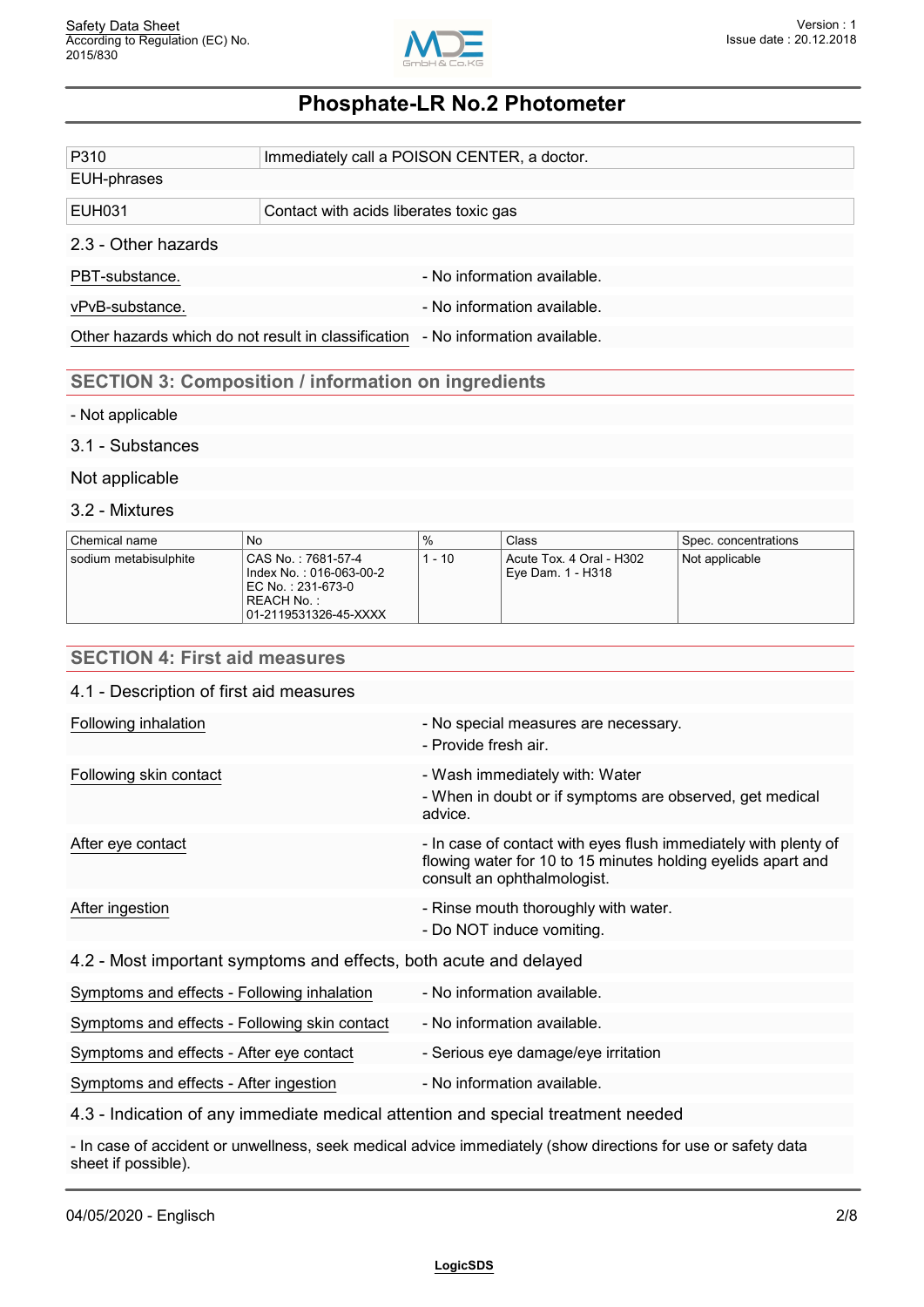

| <b>SECTION 5: Firefighting measures</b>                                      |                                                                                                                                                                            |
|------------------------------------------------------------------------------|----------------------------------------------------------------------------------------------------------------------------------------------------------------------------|
| 5.1 - Extinguishing media                                                    |                                                                                                                                                                            |
| Suitable extinguishing media                                                 | - ABC-powder<br>- Carbon dioxide (CO2)<br>- Foam<br>- Extinguishing powder                                                                                                 |
| Unsuitable extinguishing media                                               | - Full water jet                                                                                                                                                           |
| 5.2 - Special hazards arising from the substance or mixture                  |                                                                                                                                                                            |
| Special hazards arising from the substance or<br>mixture                     | - No information available.                                                                                                                                                |
| 5.3 - Advice for firefighters                                                |                                                                                                                                                                            |
| - Co-ordinate fire-fighting measures to the fire surroundings.               |                                                                                                                                                                            |
| <b>SECTION 6: Accidental release measures</b>                                |                                                                                                                                                                            |
| 6.1 - Personal precautions, protective equipment and emergency procedures    |                                                                                                                                                                            |
| For non-emergency personnel                                                  | - Use personal protection equipment.                                                                                                                                       |
| For emergency responders                                                     | - No information available.                                                                                                                                                |
| 6.2 - Environmental precautions                                              |                                                                                                                                                                            |
| - No information available.                                                  |                                                                                                                                                                            |
| 6.3 - Methods and material for containment and cleaning up                   |                                                                                                                                                                            |
| Methods and material for containment                                         | - No information available.                                                                                                                                                |
| Methods and material for cleaning up                                         | - Take up mechanically.<br>- Wash with plenty of water.                                                                                                                    |
| Inappropriate techniques                                                     | - No information available.                                                                                                                                                |
| 6.4 - Reference to other sections                                            |                                                                                                                                                                            |
| - Disposal: see section 13<br>- Personal protection equipment: see section 8 |                                                                                                                                                                            |
| <b>SECTION 7: Handling and storage</b>                                       |                                                                                                                                                                            |
| 7.1 - Precautions for safe handling                                          |                                                                                                                                                                            |
| Recommendation                                                               | - Avoid: Eye contact<br>- Avoid: Generation/formation of dust<br>- It is recommended to design all work processes always so<br>that the following is excluded: Eye contact |
| Advices on general occupational hygiene                                      | - No information available.                                                                                                                                                |
| 7.2 - Conditions for safe storage, including any incompatibilities           |                                                                                                                                                                            |
| - No information available.                                                  |                                                                                                                                                                            |
|                                                                              |                                                                                                                                                                            |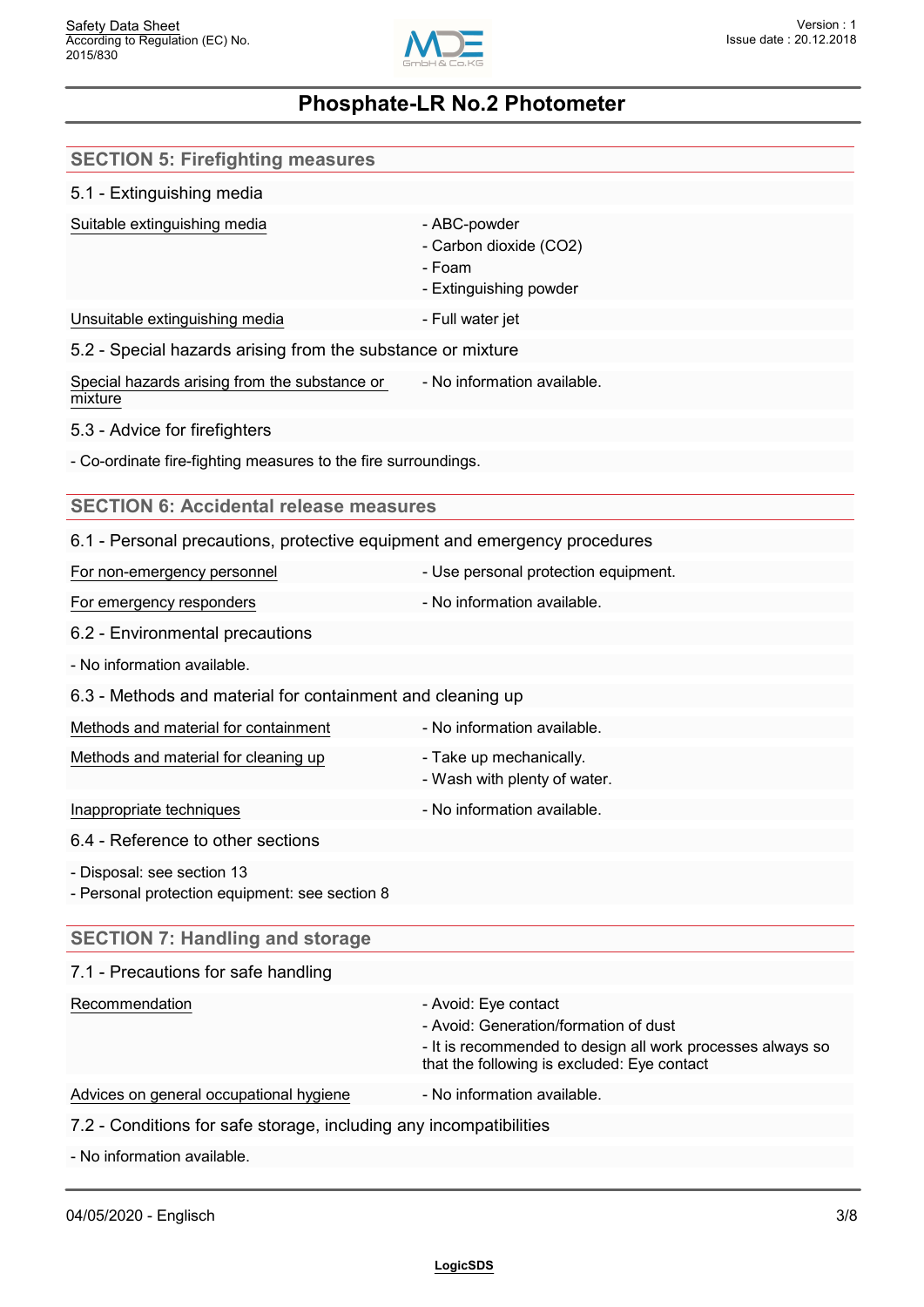

#### 7.3 - Specific end use(s)

- Reagent for water analysis

### **SECTION 8: Exposure controls/personal protection**

8.1 - Control parameters

#### 8.2 - Exposure controls

Appropriate engineering controls **Auditor** - No information available.

| Individual protection measures, such as personal - Suitable eye protection: Dust |                        |  |
|----------------------------------------------------------------------------------|------------------------|--|
| protective equipment                                                             | protection eye glasses |  |

- protection eye glasses
- Suitable protective clothing: lab coat



### - Tested protective gloves must be worn

### **SECTION 9: Physical and chemical properties**

#### 9.1 - Information on basic physical and chemical properties

| Physical state        | Solid  | Appearance        | Tablets   |  |
|-----------------------|--------|-------------------|-----------|--|
| Colour                | yellow | Odour             | odourless |  |
| Odour threshold       |        | No data available |           |  |
| pH                    |        | 3,5<br>$14,8$ g/l |           |  |
| Melting point         |        | No data available |           |  |
| Freezing point        |        | No data available |           |  |
| Boiling point         |        | No data available |           |  |
| Flash point           |        | No data available |           |  |
| Evaporation rate      |        | No data available |           |  |
| flammability          |        | No data available |           |  |
| Lower explosion limit |        | No data available |           |  |
| Upper explosion limit |        | No data available |           |  |
| Vapour pressure       |        | No data available |           |  |
| Vapour density        |        | No data available |           |  |
| Relative density      |        | No data available |           |  |
| Density               |        | No data available |           |  |
| Solubility (Water)    |        | 100 %             |           |  |
| Solubility (Ethanol)  |        | No data available |           |  |
| Solubility (Acetone)  |        | No data available |           |  |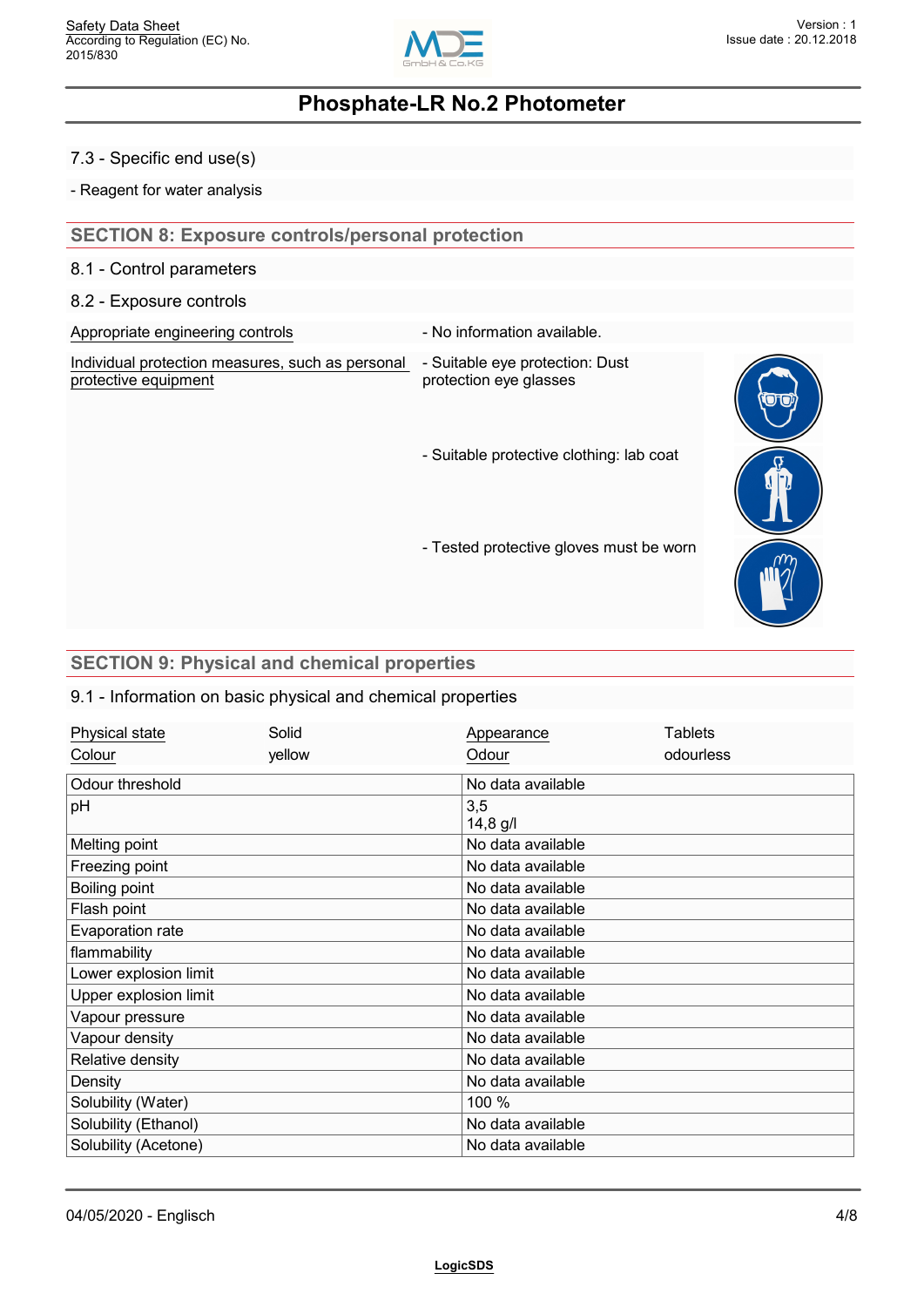

| Solubility (Organic solvents) | ⊟No data available l |
|-------------------------------|----------------------|
| Log KOC                       | l No data available. |
| Auto-ignition temperature     | No data available    |
| Decomposition temperature     | No data available    |
| Kinematic viscosity           | No data available    |
| Dynamic viscosity             | No data available    |

#### 9.2 - Other information

| <b>VOC content</b>      | ⊺No data available ∶ |
|-------------------------|----------------------|
| Minimum ignition energy | l No data available. |
| Conductivity            | l No data available. |

### **SECTION 10: Stability and reactivity**

#### 10.1 - Reactivity

- This material is considered to be non-reactive under normal use conditions.

- 10.2 Chemical stability
- The product is chemically stable under recommended conditions of storage, use and temperature.
- 10.3 Possibility of hazardous reactions
- No hazardous reaction when handled and stored according to provisions.
- 10.4 Conditions to avoid
- No information available.
- 10.5 Incompatible materials
- No information available.
- 10.6 Hazardous decomposition products
- Does not decompose when used for intended uses.

#### **SECTION 11: Toxicological information**

#### 11.1 - Information on toxicological effects

Acute toxicity **Acute toxicity Acute toxicity Acute 1** 

Toxicity : Mixture

|                           | LD50 oral (rat)                                                     | No data available |
|---------------------------|---------------------------------------------------------------------|-------------------|
|                           | LD50 dermal (rat)                                                   | No data available |
|                           | LD50 dermal (rabbit)                                                | No data available |
|                           | LC50 inhalation (rat)                                               | No data available |
|                           | LC50 inhalation dusts and mists (rat)                               | No data available |
|                           | LC50 inhalation vapours (rat)                                       | No data available |
|                           | - Based on available data, the classification criteria are not met. |                   |
| Skin corrosion/irritation | - Not classified                                                    |                   |
|                           |                                                                     |                   |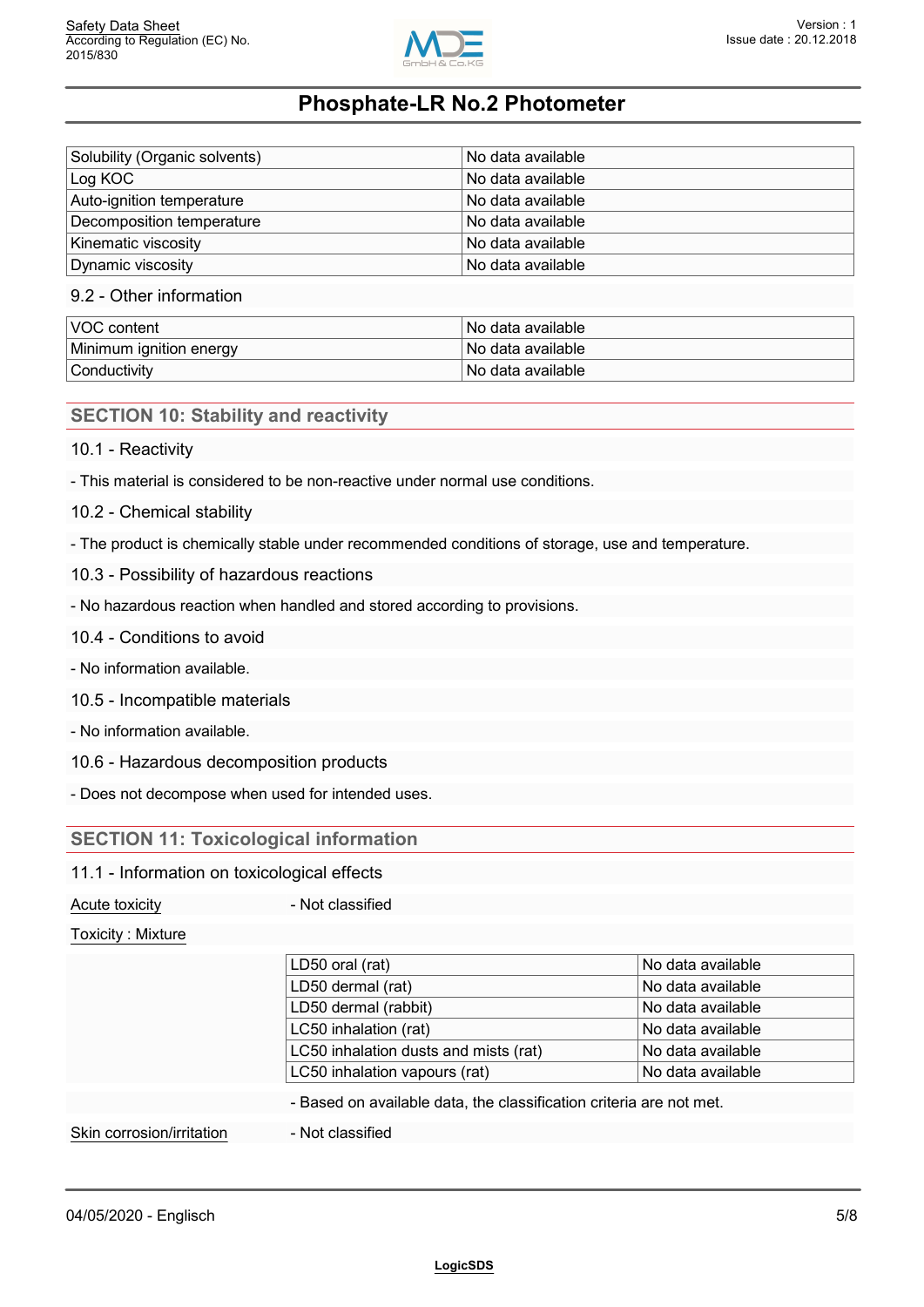

| Serious eye damage/eye<br>irritation | - Serious eye damage, Category 1 - Causes serious eye damage          |  |
|--------------------------------------|-----------------------------------------------------------------------|--|
|                                      | - Risk of serious damage to eyes.<br>- Causes serious eye irritation. |  |
| Respiratory or skin<br>sensitisation | - Not classified                                                      |  |
| Germ cell mutagenicity               | - Not classified                                                      |  |
| Carcinogenicity                      | - Not classified                                                      |  |
| Reproductive toxicity                | - Not classified                                                      |  |
| STOT-single exposure                 | - Not classified                                                      |  |
| STOT-repeated exposure               | - Not classified                                                      |  |
| Aspiration hazard                    | - Not classified                                                      |  |

### **SECTION 12: Ecological information**

#### 12.1 - Toxicity

#### Toxicity : Mixture

| EC50 48 hr crustacea              | No data available |
|-----------------------------------|-------------------|
| LC50 96 hr fish                   | No data available |
| ErC50 algae                       | No data available |
| ErC50 other aquatic plants        | No data available |
| NOEC chronic fish                 | No data available |
| NOEC chronic crustacea            | No data available |
| NOEC chronic algae                | No data available |
| NOEC chronic other aquatic plants | No data available |

- The substance/mixture does not fullfill the criteria of the acute aquatic toxicity according to Regulation (EC) No 1272/2008 [CLP], Annex I.

#### 12.2 - Persistence and degradability

| Biochemical oxygen demand (BOD) | ∣No data available∶ |
|---------------------------------|---------------------|
| Chemical oyxgen demand (COD)    | ∣No data available∶ |
| % of biodegradation in 28 days  | ∣No data available∶ |

- No information available.

#### 12.3 - Bioaccumulative potential

| <b>Bio</b><br>$\sim$ $\sim$<br>76 K<br>ансте<br>ант<br>. 21<br>- | 'ailable<br>N  |
|------------------------------------------------------------------|----------------|
| .00<br>м<br>--                                                   | `′allable<br>N |

- No indication of bioaccumulation potential.

12.4 - Mobility in soil

- No information available.

12.5 - Results of PBT and vPvB assessment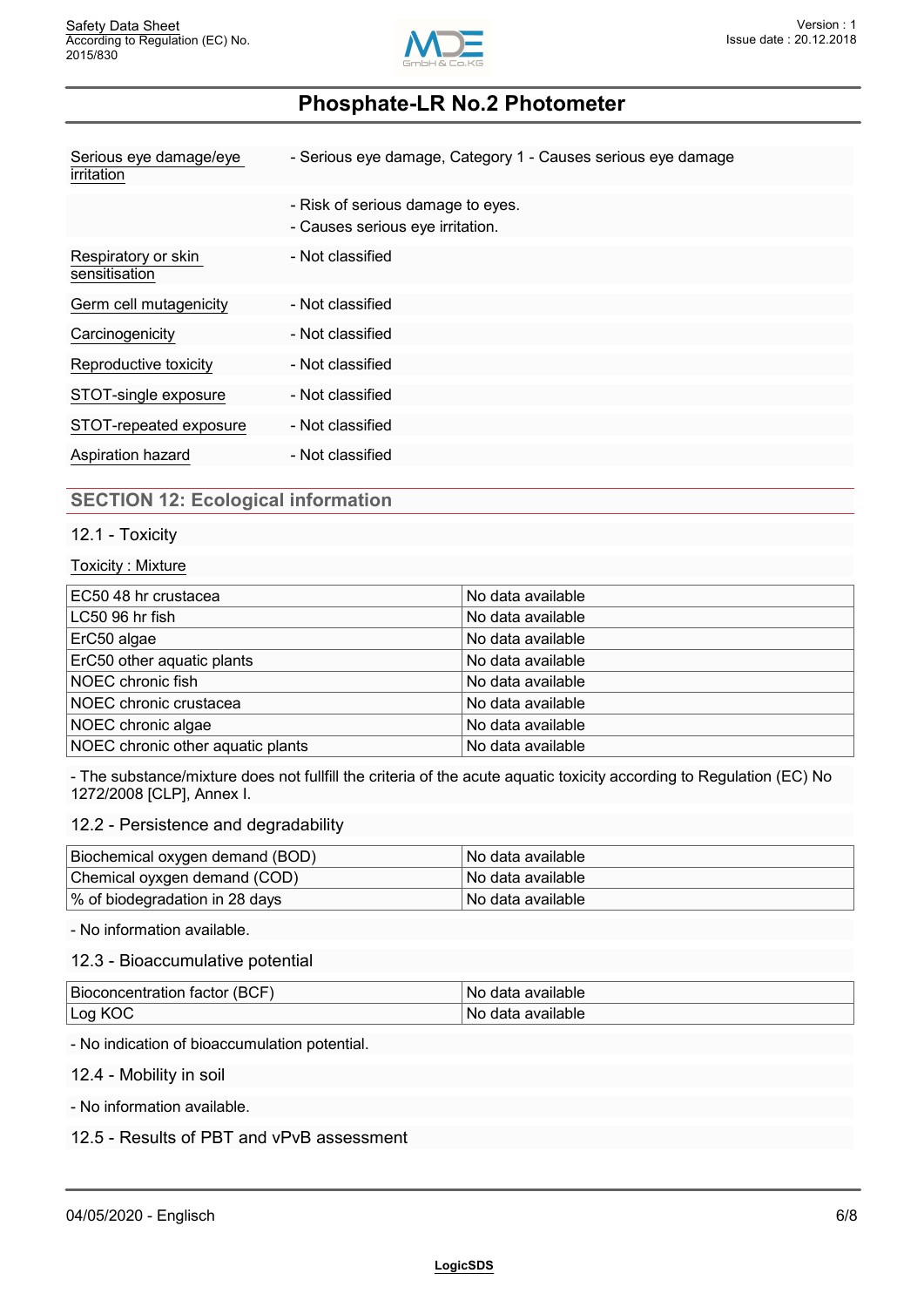

- No information available.
- No information available.
- 12.6 Other adverse effects
- No information available.

#### **SECTION 13: Disposal considerations**

#### 13.1 - Waste treatment methods

| Waste treatment methods                      | - Dispose of waste according to applicable legislation. |
|----------------------------------------------|---------------------------------------------------------|
| Sewage disposal                              | - No information available.                             |
| Special precautions for waste treatment      | - No information available.                             |
| Community or national or regional provisions | - No information available.                             |

#### **SECTION 14: Transport information**

14.1 - UN number Not applicable

- 14.2 UN proper shipping name
- 14.3 Transport hazard class(es)
- 14.4 Packing group
- 14.5 Environmental hazards
- 14.6 Special precautions for user
- 14.7 Transport in bulk according to Annex II of MARPOL 73/78 and the IBC Code

### **SECTION 15: Regulatory information**

15.1 - Safety, health and environmental regulations/legislation specific for the substance or mixture

| Substances REACH<br>candidates | None |  |  |  |
|--------------------------------|------|--|--|--|
| Substances Annex XIV           | None |  |  |  |
| Substances Annex XVII          | None |  |  |  |
|                                |      |  |  |  |

VOC content No data available

15.2 - Chemical Safety Assessment

Chemical safety assessment carried - No information available. out for the product

### **SECTION 16: Other information**

#### SDS versions

| <b>Version</b> | <b>Issue date</b>     | Description of the amendments |
|----------------|-----------------------|-------------------------------|
|                | nn.<br>12.ZUTO<br>LU. | <b>MSDS</b><br>creation       |